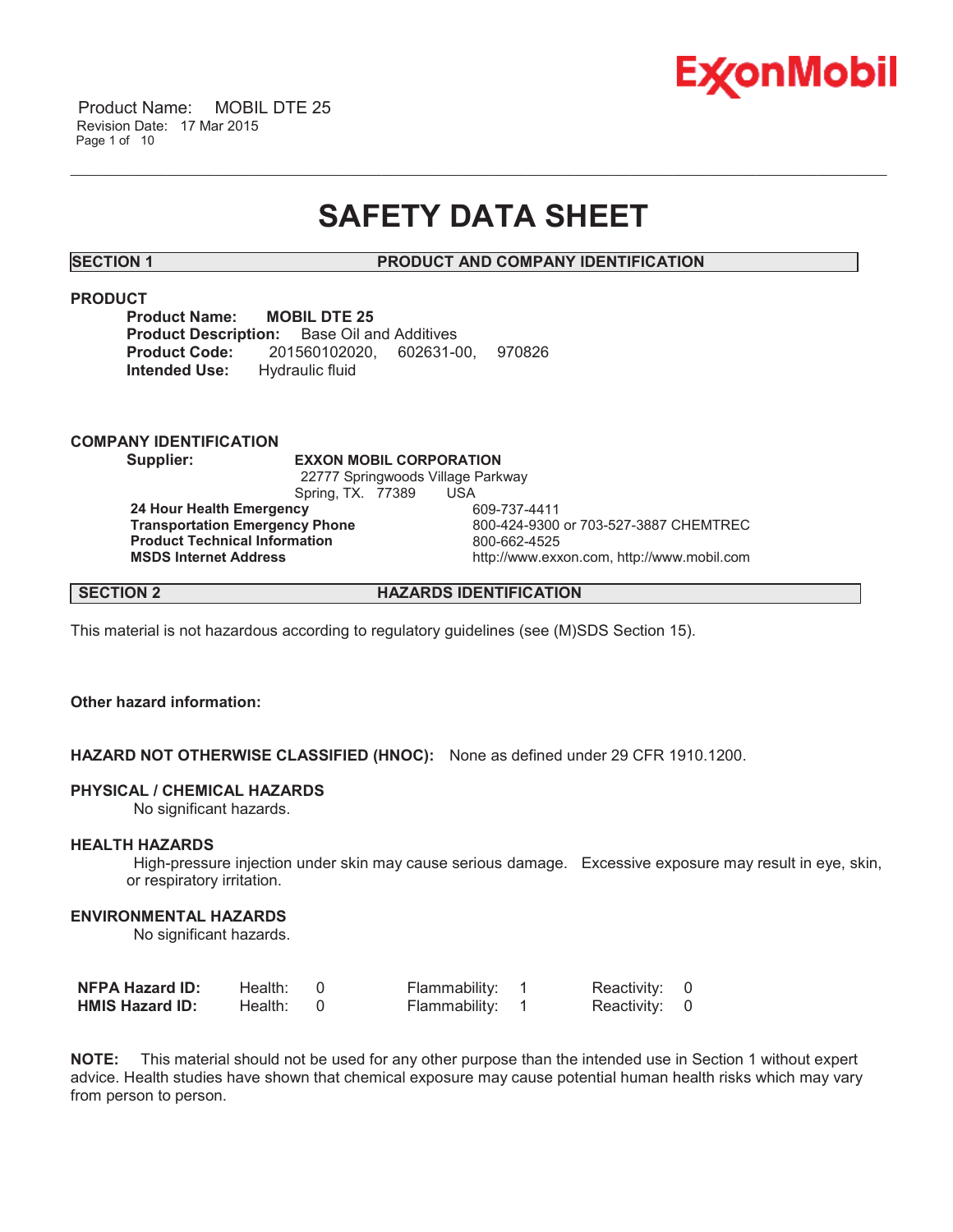

 Product Name: MOBIL DTE 25 Revision Date: 17 Mar 2015 Page 2 of 10

### **SECTION 3 COMPOSITION / INFORMATION ON INGREDIENTS**

This material is defined as a mixture.

### **Hazardous Substance(s) or Complex Substance(s) required for disclosure**

| <b>Name</b>                                                 | CAS#       | Concentration* | <b>GHS Hazard Codes</b>                   |
|-------------------------------------------------------------|------------|----------------|-------------------------------------------|
| 2.6-DI-TERT-BUTYL-P-CRESOL                                  | 128-37-0   | $0.1 - 5.1\%$  | $H400(M$ factor 1).<br>$H410(M$ factor 1) |
| INAPHTHALENESULFONIC ACID. DINONYL-, CALCIUM<br><b>SALT</b> | 57855-77-3 | $0.1 - 5.1\%$  | H315, H318, H317                          |

\_\_\_\_\_\_\_\_\_\_\_\_\_\_\_\_\_\_\_\_\_\_\_\_\_\_\_\_\_\_\_\_\_\_\_\_\_\_\_\_\_\_\_\_\_\_\_\_\_\_\_\_\_\_\_\_\_\_\_\_\_\_\_\_\_\_\_\_\_\_\_\_\_\_\_\_\_\_\_\_\_\_\_\_\_\_\_\_\_\_\_\_\_\_\_\_\_\_\_\_\_\_\_\_\_\_\_\_\_\_\_\_\_\_\_\_\_\_

\* All concentrations are percent by weight unless material is a gas. Gas concentrations are in percent by volume.

As per paragraph (i) of 29 CFR 1910.1200, formulation is considered a trade secret and specific chemical identity and exact percentage (concentration) of composition may have been withheld. Specific chemical identity and exact percentage composition will be provided to health professionals, employees, or designated representatives in accordance with applicable provisions of paragraph (i).

#### **SECTION 4 FIRST AID MEASURES**

# **INHALATION**

Remove from further exposure. For those providing assistance, avoid exposure to yourself or others. Use adequate respiratory protection. If respiratory irritation, dizziness, nausea, or unconsciousness occurs, seek immediate medical assistance. If breathing has stopped, assist ventilation with a mechanical device or use mouth-to-mouth resuscitation.

# **SKIN CONTACT**

Wash contact areas with soap and water. If product is injected into or under the skin, or into any part of the body, regardless of the appearance of the wound or its size, the individual should be evaluated immediately by a physician as a surgical emergency. Even though initial symptoms from high pressure injection may be minimal or absent, early surgical treatment within the first few hours may significantly reduce the ultimate extent of injury.

# **EYE CONTACT**

Flush thoroughly with water. If irritation occurs, get medical assistance.

# **INGESTION**

First aid is normally not required. Seek medical attention if discomfort occurs.

# **SECTION 5 FIRE FIGHTING MEASURES**

# **EXTINGUISHING MEDIA**

**Appropriate Extinguishing Media:** Use water fog, foam, dry chemical or carbon dioxide (CO2) to extinguish flames.

**Inappropriate Extinguishing Media:** Straight Streams of Water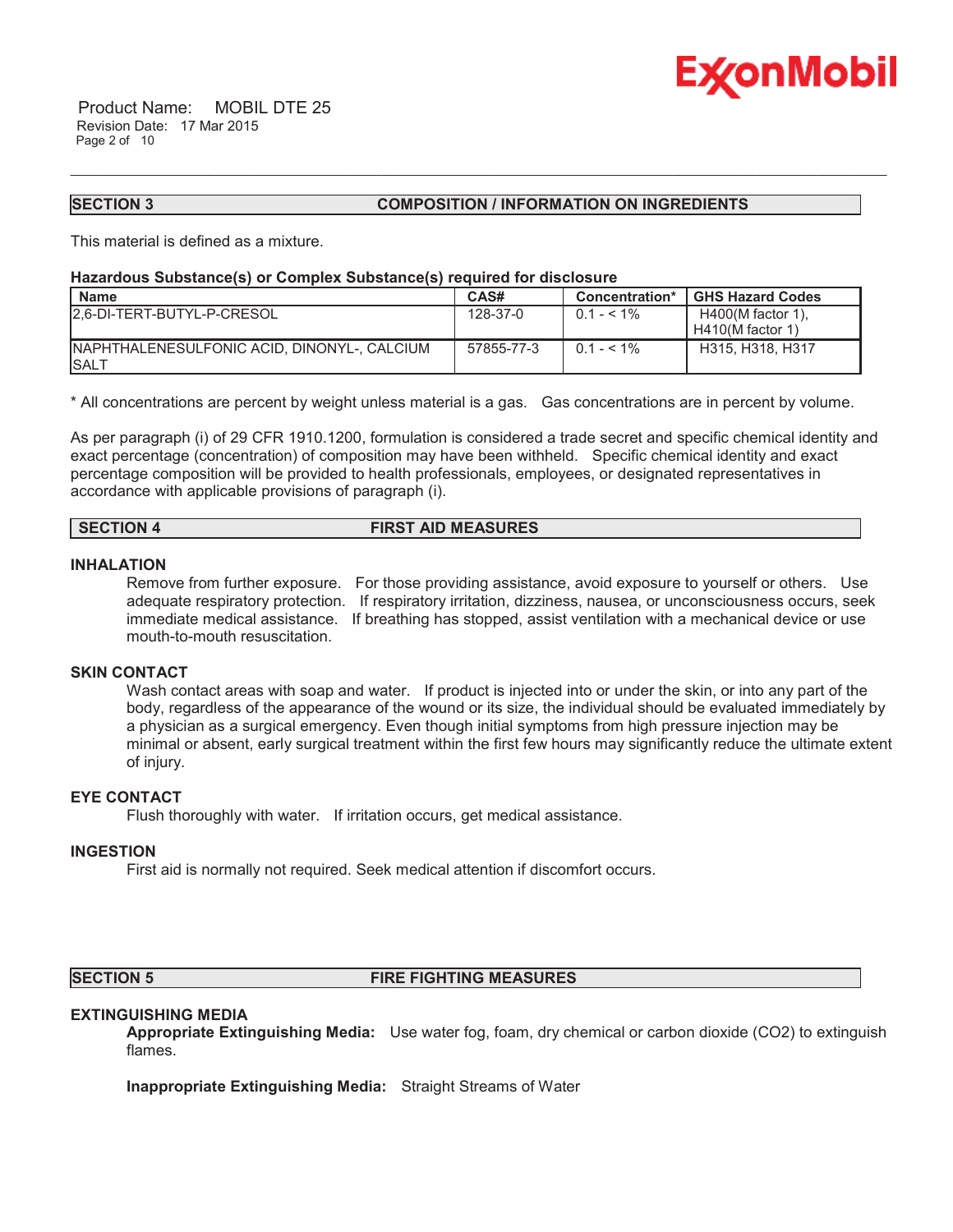

 Product Name: MOBIL DTE 25 Revision Date: 17 Mar 2015 Page 3 of 10

### **FIRE FIGHTING**

**Fire Fighting Instructions:** Evacuate area. Prevent runoff from fire control or dilution from entering streams, sewers, or drinking water supply. Firefighters should use standard protective equipment and in enclosed spaces, self-contained breathing apparatus (SCBA). Use water spray to cool fire exposed surfaces and to protect personnel.

\_\_\_\_\_\_\_\_\_\_\_\_\_\_\_\_\_\_\_\_\_\_\_\_\_\_\_\_\_\_\_\_\_\_\_\_\_\_\_\_\_\_\_\_\_\_\_\_\_\_\_\_\_\_\_\_\_\_\_\_\_\_\_\_\_\_\_\_\_\_\_\_\_\_\_\_\_\_\_\_\_\_\_\_\_\_\_\_\_\_\_\_\_\_\_\_\_\_\_\_\_\_\_\_\_\_\_\_\_\_\_\_\_\_\_\_\_\_

**Unusual Fire Hazards:** Pressurized mists may form a flammable mixture.

**Hazardous Combustion Products:** Incomplete combustion products, Oxides of carbon, Smoke, Fume, Sulfur oxides, Aldehydes

#### **FLAMMABILITY PROPERTIES**

**Flash Point [Method]:** >200°C (392°F) [ASTM D-92] **Flammable Limits (Approximate volume % in air):** LEL: 0.9 UEL: 7.0 **Autoignition Temperature:** N/D

### **SECTION 6 ACCIDENTAL RELEASE MEASURES**

### **NOTIFICATION PROCEDURES**

In the event of a spill or accidental release, notify relevant authorities in accordance with all applicable regulations. US regulations require reporting releases of this material to the environment which exceed the applicable reportable quantity or oil spills which could reach any waterway including intermittent dry creeks. The National Response Center can be reached at (800)424-8802.

#### **PROTECTIVE MEASURES**

Avoid contact with spilled material. See Section 5 for fire fighting information. See the Hazard Identification Section for Significant Hazards. See Section 4 for First Aid Advice. See Section 8 for advice on the minimum requirements for personal protective equipment. Additional protective measures may be necessary, depending on the specific circumstances and/or the expert judgment of the emergency responders.

For emergency responders: Respiratory protection: respiratory protection will be necessary only in special cases, e.g., formation of mists. Half-face or full-face respirator with filter(s) for dust/organic vapor or Self Contained Breathing Apparatus (SCBA) can be used depending on the size of spill and potential level of exposure. If the exposure cannot be completely characterized or an oxygen deficient atmosphere is possible or anticipated, SCBA is recommended. Work gloves that are resistant to hydrocarbons are recommended. Gloves made of polyvinyl acetate (PVA) are not water-resistant and are not suitable for emergency use. Chemical goggles are recommended if splashes or contact with eyes is possible. Small spills: normal antistatic work clothes are usually adequate. Large spills: full body suit of chemical resistant, antistatic material is recommended.

# **SPILL MANAGEMENT**

**Land Spill:** Stop leak if you can do it without risk. Recover by pumping or with suitable absorbent.

**Water Spill:** Stop leak if you can do it without risk. Confine the spill immediately with booms. Warn other shipping. Remove from the surface by skimming or with suitable absorbents. Seek the advice of a specialist before using dispersants.

Water spill and land spill recommendations are based on the most likely spill scenario for this material; however, geographic conditions, wind, temperature, (and in the case of a water spill) wave and current direction and speed may greatly influence the appropriate action to be taken. For this reason, local experts should be consulted. Note: Local regulations may prescribe or limit action to be taken.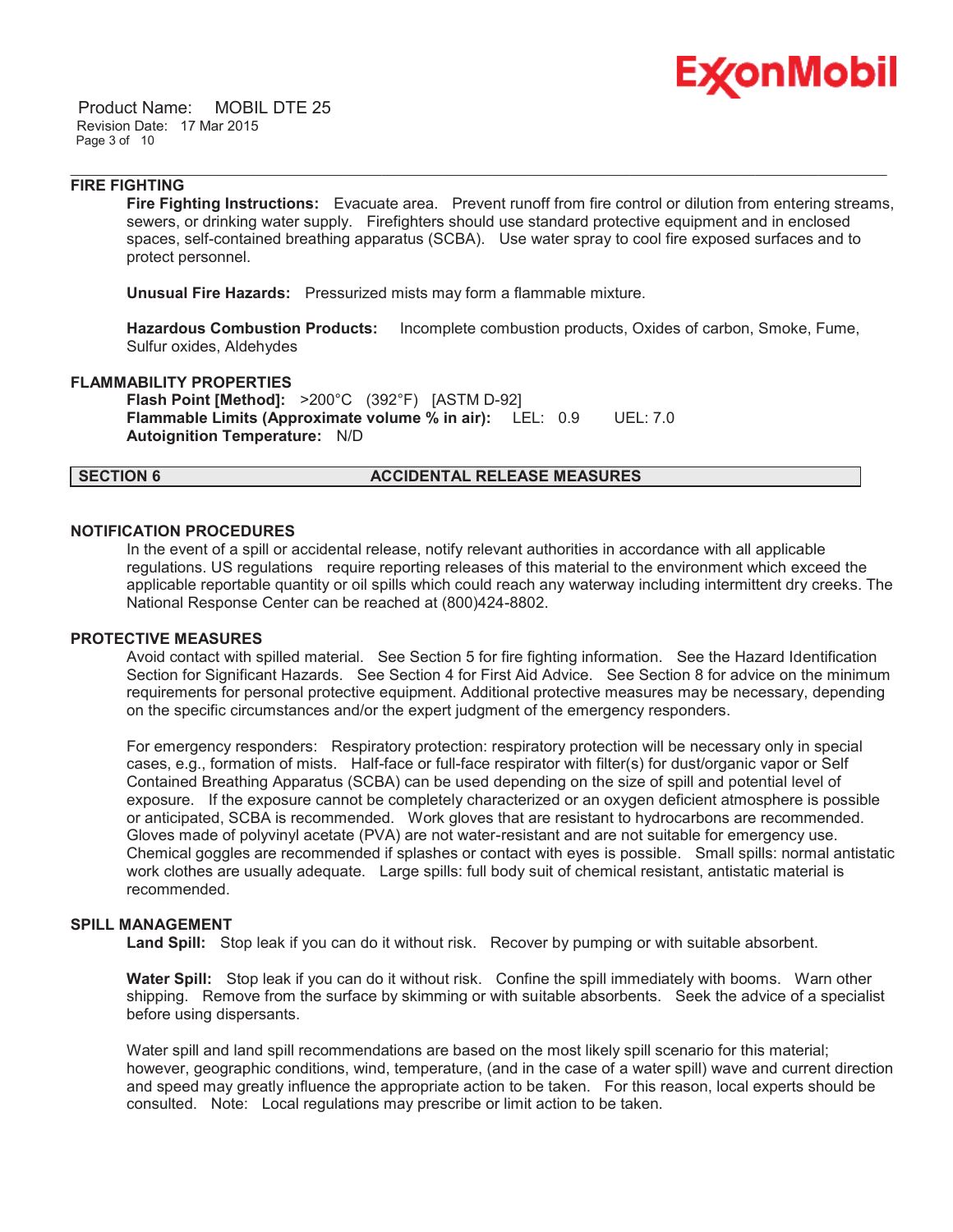

 Product Name: MOBIL DTE 25 Revision Date: 17 Mar 2015 Page 4 of 10

#### **ENVIRONMENTAL PRECAUTIONS**

Large Spills: Dike far ahead of liquid spill for later recovery and disposal. Prevent entry into waterways, sewers, basements or confined areas.

\_\_\_\_\_\_\_\_\_\_\_\_\_\_\_\_\_\_\_\_\_\_\_\_\_\_\_\_\_\_\_\_\_\_\_\_\_\_\_\_\_\_\_\_\_\_\_\_\_\_\_\_\_\_\_\_\_\_\_\_\_\_\_\_\_\_\_\_\_\_\_\_\_\_\_\_\_\_\_\_\_\_\_\_\_\_\_\_\_\_\_\_\_\_\_\_\_\_\_\_\_\_\_\_\_\_\_\_\_\_\_\_\_\_\_\_\_\_

#### **SECTION 7 HANDLING AND STORAGE**

# **HANDLING**

 Prevent small spills and leakage to avoid slip hazard. Material can accumulate static charges which may cause an electrical spark (ignition source). When the material is handled in bulk, an electrical spark could ignite any flammable vapors from liquids or residues that may be present (e.g., during switch-loading operations). Use proper bonding and/or ground procedures. However, bonding and grounds may not eliminate the hazard from static accumulation. Consult local applicable standards for guidance. Additional references include American Petroleum Institute 2003 (Protection Against Ignitions Arising out of Static, Lightning and Stray Currents) or National Fire Protection Agency 77 (Recommended Practice on Static Electricity) or CENELEC CLC/TR 50404 (Electrostatics - Code of practice for the avoidance of hazards due to static electricity).

**Static Accumulator:** This material is a static accumulator.

#### **STORAGE**

The container choice, for example storage vessel, may effect static accumulation and dissipation. Do not store in open or unlabelled containers. Keep away from incompatible materials.

**SECTION 8 EXPOSURE CONTROLS / PERSONAL PROTECTION**

#### **EXPOSURE LIMIT VALUES**

#### **Exposure limits/standards (Note: Exposure limits are not additive)**

| <b>Substance Name</b>      | Form                      | ∟imit /    | / Standard       | <b>NOTE</b> | <b>Source</b> |
|----------------------------|---------------------------|------------|------------------|-------------|---------------|
| 2.6-DI-TERT-BUTYL-P-CRESOL | Inhalable<br>fraction and | <b>TWA</b> | $2 \text{ mg/m}$ | N/A         | <b>ACGIH</b>  |
|                            | vapor                     |            |                  |             |               |

**Exposure limits/standards for materials that can be formed when handling this product:** When mists/aerosols can occur the following are recommended: 5 mg/m<sup>3</sup> - ACGIH TLV (inhalable fraction), 5 mg/m<sup>3</sup> - OSHA PEL.

NOTE: Limits/standards shown for guidance only. Follow applicable regulations.

No biological limits allocated.

#### **ENGINEERING CONTROLS**

The level of protection and types of controls necessary will vary depending upon potential exposure conditions. Control measures to consider:

No special requirements under ordinary conditions of use and with adequate ventilation.

#### **PERSONAL PROTECTION**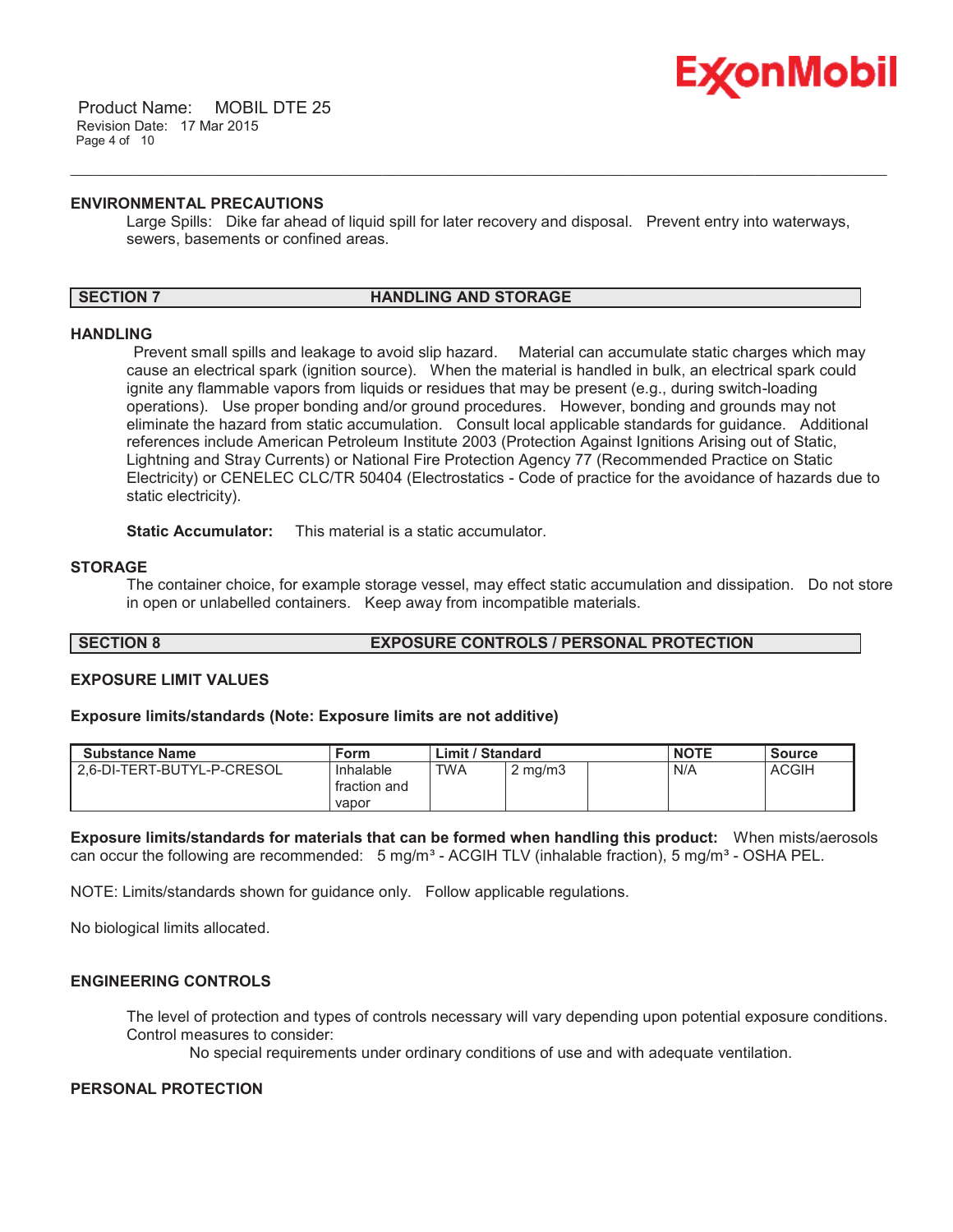

 Product Name: MOBIL DTE 25 Revision Date: 17 Mar 2015 Page 5 of 10

> Personal protective equipment selections vary based on potential exposure conditions such as applications, handling practices, concentration and ventilation. Information on the selection of protective equipment for use with this material, as provided below, is based upon intended, normal usage.

\_\_\_\_\_\_\_\_\_\_\_\_\_\_\_\_\_\_\_\_\_\_\_\_\_\_\_\_\_\_\_\_\_\_\_\_\_\_\_\_\_\_\_\_\_\_\_\_\_\_\_\_\_\_\_\_\_\_\_\_\_\_\_\_\_\_\_\_\_\_\_\_\_\_\_\_\_\_\_\_\_\_\_\_\_\_\_\_\_\_\_\_\_\_\_\_\_\_\_\_\_\_\_\_\_\_\_\_\_\_\_\_\_\_\_\_\_\_

**Respiratory Protection:** If engineering controls do not maintain airborne contaminant concentrations at a level which is adequate to protect worker health, an approved respirator may be appropriate. Respirator selection, use, and maintenance must be in accordance with regulatory requirements, if applicable. Types of respirators to be considered for this material include:

No special requirements under ordinary conditions of use and with adequate ventilation.

For high airborne concentrations, use an approved supplied-air respirator, operated in positive pressure mode. Supplied air respirators with an escape bottle may be appropriate when oxygen levels are inadequate, gas/vapor warning properties are poor, or if air purifying filter capacity/rating may be exceeded.

**Hand Protection:** Any specific glove information provided is based on published literature and glove manufacturer data. Glove suitability and breakthrough time will differ depending on the specific use conditions. Contact the glove manufacturer for specific advice on glove selection and breakthrough times for your use conditions. Inspect and replace worn or damaged gloves. The types of gloves to be considered for this material include:

No protection is ordinarily required under normal conditions of use.

**Eye Protection:** If contact is likely, safety glasses with side shields are recommended.

**Skin and Body Protection:** Any specific clothing information provided is based on published literature or manufacturer data. The types of clothing to be considered for this material include:

 No skin protection is ordinarily required under normal conditions of use. In accordance with good industrial hygiene practices, precautions should be taken to avoid skin contact.

**Specific Hygiene Measures:** Always observe good personal hygiene measures, such as washing after handling the material and before eating, drinking, and/or smoking. Routinely wash work clothing and protective equipment to remove contaminants. Discard contaminated clothing and footwear that cannot be cleaned. Practice good housekeeping.

#### **ENVIRONMENTAL CONTROLS**

 Comply with applicable environmental regulations limiting discharge to air, water and soil. Protect the environment by applying appropriate control measures to prevent or limit emissions.

# **SECTION 9 PHYSICAL AND CHEMICAL PROPERTIES**

**Note: Physical and chemical properties are provided for safety, health and environmental considerations only and may not fully represent product specifications. Contact the Supplier for additional information.**

#### **GENERAL INFORMATION**

**Physical State:** Liquid **Color:** Brown **Odor:** Characteristic **Odor Threshold:** N/D

**IMPORTANT HEALTH, SAFETY, AND ENVIRONMENTAL INFORMATION Relative Density (at 15.6 °C):** 0.876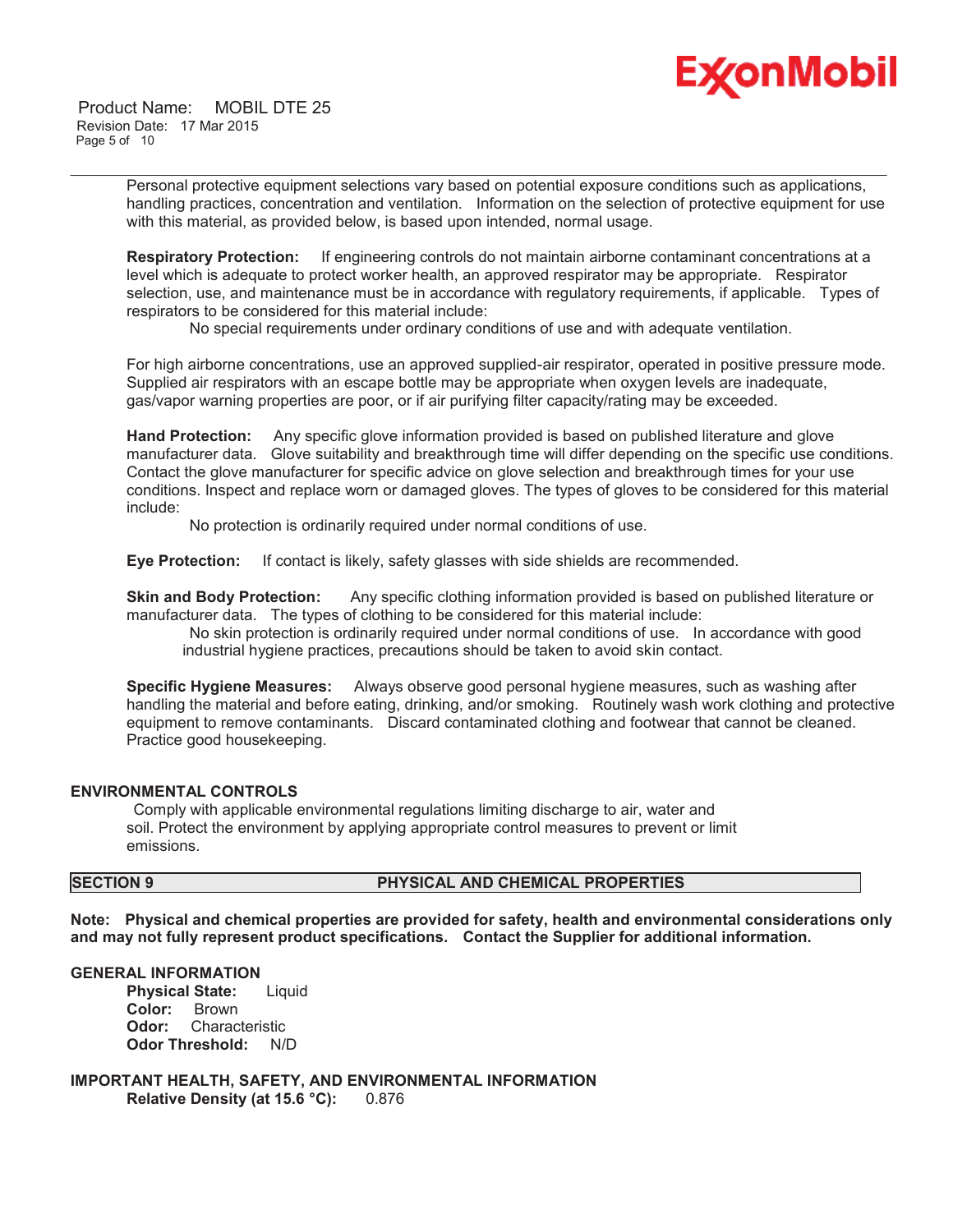

 Product Name: MOBIL DTE 25 Revision Date: 17 Mar 2015 Page 6 of 10

> **Flammability (Solid, Gas):** N/A **Flash Point [Method]:** >200°C (392°F) [ASTM D-92] **Flammable Limits (Approximate volume % in air):** LEL: 0.9 UEL: 7.0 **Autoignition Temperature:** N/D **Boiling Point / Range:** > 316°C (600°F) **Decomposition Temperature:** N/D **Vapor Density (Air = 1):** > 2 at 101 kPa **Vapor Pressure:** < 0.013 kPa (0.1 mm Hg) at 20 °C **Evaporation Rate (n-butyl acetate = 1):** N/D **pH:** N/A **Log Pow (n-Octanol/Water Partition Coefficient):** > 3.5 **Solubility in Water:** Negligible **Viscosity:** 46 cSt (46 mm2/sec) at 40 °C | 6.7 cSt (6.7 mm2/sec) at 100°C **Oxidizing Properties:** See Hazards Identification Section.

#### **OTHER INFORMATION**

**Freezing Point:** N/D **Melting Point:** N/A **Pour Point:** -18°C (0°F) **DMSO Extract (mineral oil only), IP-346:** < 3 %wt

#### **SECTION 10 STABILITY AND REACTIVITY**

\_\_\_\_\_\_\_\_\_\_\_\_\_\_\_\_\_\_\_\_\_\_\_\_\_\_\_\_\_\_\_\_\_\_\_\_\_\_\_\_\_\_\_\_\_\_\_\_\_\_\_\_\_\_\_\_\_\_\_\_\_\_\_\_\_\_\_\_\_\_\_\_\_\_\_\_\_\_\_\_\_\_\_\_\_\_\_\_\_\_\_\_\_\_\_\_\_\_\_\_\_\_\_\_\_\_\_\_\_\_\_\_\_\_\_\_\_\_

**REACTIVITY:** See sub-sections below.

**STABILITY:** Material is stable under normal conditions.

**CONDITIONS TO AVOID:** Excessive heat. High energy sources of ignition.

**MATERIALS TO AVOID:** Strong oxidizers

**HAZARDOUS DECOMPOSITION PRODUCTS:** Material does not decompose at ambient temperatures.

**POSSIBILITY OF HAZARDOUS REACTIONS:** Hazardous polymerization will not occur.

#### **SECTION 11 TOXICOLOGICAL INFORMATION**

### **INFORMATION ON TOXICOLOGICAL EFFECTS**

| <b>Hazard Class</b>                                           | <b>Conclusion / Remarks</b>                                                                      |
|---------------------------------------------------------------|--------------------------------------------------------------------------------------------------|
| <b>Inhalation</b>                                             |                                                                                                  |
| Acute Toxicity: No end point data for<br>material.            | Minimally Toxic. Based on assessment of the components.                                          |
| Irritation: No end point data for material.                   | Negligible hazard at ambient/normal handling temperatures.                                       |
| Ingestion                                                     |                                                                                                  |
| Acute Toxicity: No end point data for<br>material.            | Minimally Toxic. Based on assessment of the components.                                          |
| <b>Skin</b>                                                   |                                                                                                  |
| Acute Toxicity: No end point data for<br>lmaterial.           | Minimally Toxic. Based on assessment of the components.                                          |
| Skin Corrosion/Irritation: No end point data<br>for material. | Negligible irritation to skin at ambient temperatures. Based on<br>assessment of the components. |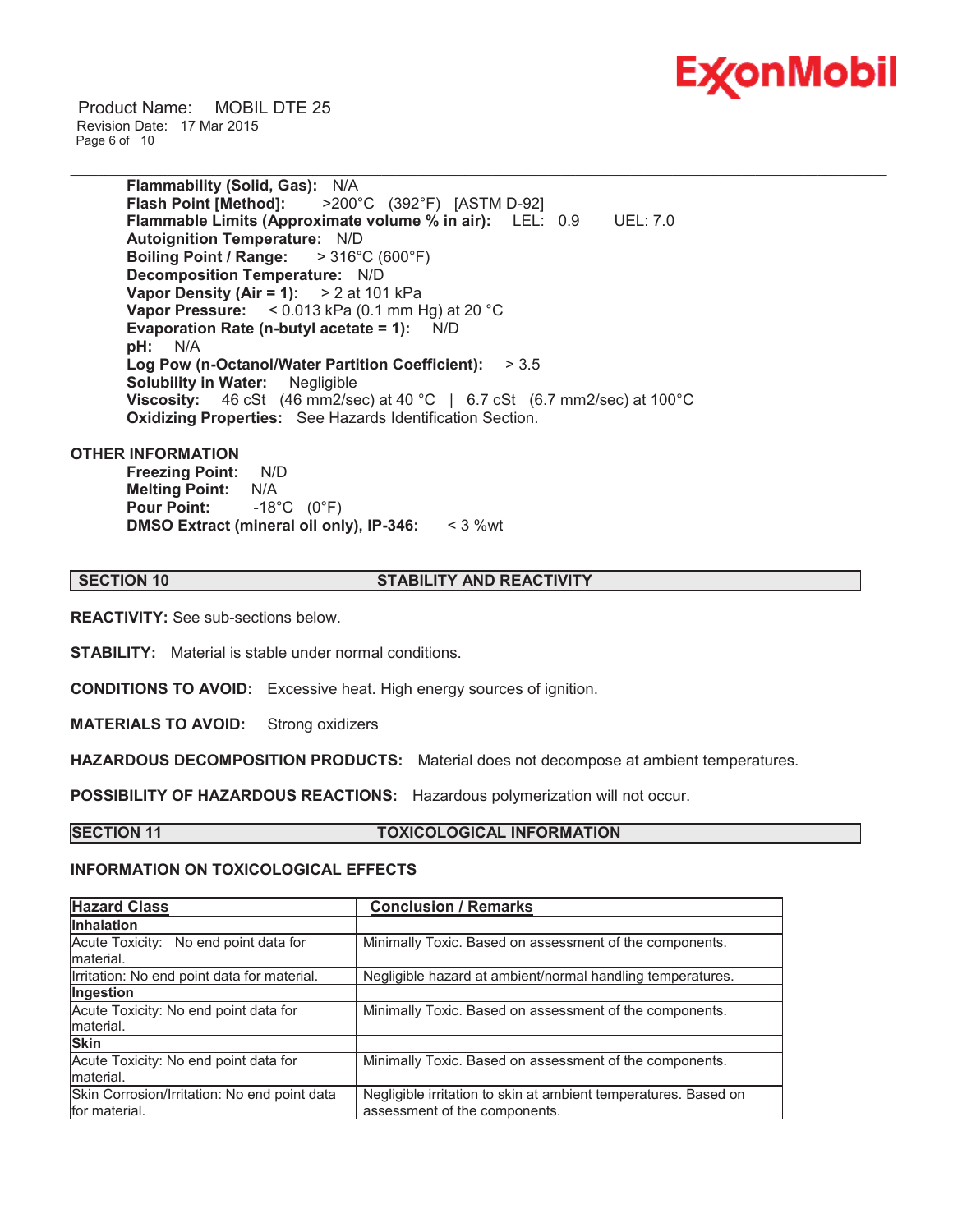

 Product Name: MOBIL DTE 25 Revision Date: 17 Mar 2015 Page 7 of 10

| Eye                                                            |                                                                  |  |  |
|----------------------------------------------------------------|------------------------------------------------------------------|--|--|
| Serious Eye Damage/Irritation: No end point                    | May cause mild, short-lasting discomfort to eyes. Based on       |  |  |
| data for material.                                             | assessment of the components.                                    |  |  |
| <b>Sensitization</b>                                           |                                                                  |  |  |
| Respiratory Sensitization: No end point data<br>lfor material. | Not expected to be a respiratory sensitizer.                     |  |  |
| Skin Sensitization: No end point data for                      | Not expected to be a skin sensitizer. Based on assessment of the |  |  |
| lmaterial.                                                     | components.                                                      |  |  |
| <b>Aspiration: Data available.</b>                             | Not expected to be an aspiration hazard. Based on                |  |  |
|                                                                | physico-chemical properties of the material.                     |  |  |
| Germ Cell Mutagenicity: No end point data                      | Not expected to be a germ cell mutagen. Based on assessment of   |  |  |
| lfor material.                                                 | the components.                                                  |  |  |
| <b>Carcinogenicity:</b> No end point data for                  | Not expected to cause cancer. Based on assessment of the         |  |  |
| material.                                                      | components.                                                      |  |  |
| Reproductive Toxicity: No end point data                       | Not expected to be a reproductive toxicant. Based on assessment  |  |  |
| lfor material.                                                 | of the components.                                               |  |  |
| <b>Lactation:</b> No end point data for material.              | Not expected to cause harm to breast-fed children.               |  |  |
| <b>Specific Target Organ Toxicity (STOT)</b>                   |                                                                  |  |  |
| Single Exposure: No end point data for                         | Not expected to cause organ damage from a single exposure.       |  |  |
| lmaterial.                                                     |                                                                  |  |  |
| Repeated Exposure: No end point data for                       | Not expected to cause organ damage from prolonged or repeated    |  |  |
| material.                                                      | exposure. Based on assessment of the components.                 |  |  |

\_\_\_\_\_\_\_\_\_\_\_\_\_\_\_\_\_\_\_\_\_\_\_\_\_\_\_\_\_\_\_\_\_\_\_\_\_\_\_\_\_\_\_\_\_\_\_\_\_\_\_\_\_\_\_\_\_\_\_\_\_\_\_\_\_\_\_\_\_\_\_\_\_\_\_\_\_\_\_\_\_\_\_\_\_\_\_\_\_\_\_\_\_\_\_\_\_\_\_\_\_\_\_\_\_\_\_\_\_\_\_\_\_\_\_\_\_\_

# **TOXICITY FOR SUBSTANCES**

| <b>NAME</b>                | <b>ACUTE TOXICITY</b>                |
|----------------------------|--------------------------------------|
| 2,6-DI-TERT-BUTYL-P-CRESOL | Oral Lethality: LD50 0.89 g/kg (Rat) |

# **OTHER INFORMATION**

### **Contains:**

Base oil severely refined: Not carcinogenic in animal studies. Representative material passes IP-346, Modified Ames test, and/or other screening tests. Dermal and inhalation studies showed minimal effects; lung non-specific infiltration of immune cells, oil deposition and minimal granuloma formation. Not sensitizing in test animals.

# **The following ingredients are cited on the lists below:** None.

|                | --REGULATORY LISTS SEARCHED-- |                 |  |
|----------------|-------------------------------|-----------------|--|
| $1 =$ NTP CARC | $3 = IARC 1$                  | $5 = IARC2B$    |  |
| $2 =$ NTP SUS  | $4 = IARC 2A$                 | $6 = OSHA CARC$ |  |

#### **SECTION 12 ECOLOGICAL INFORMATION**

The information given is based on data available for the material, the components of the material, and similar materials.

### **ECOTOXICITY**

Material -- Not expected to be harmful to aquatic organisms.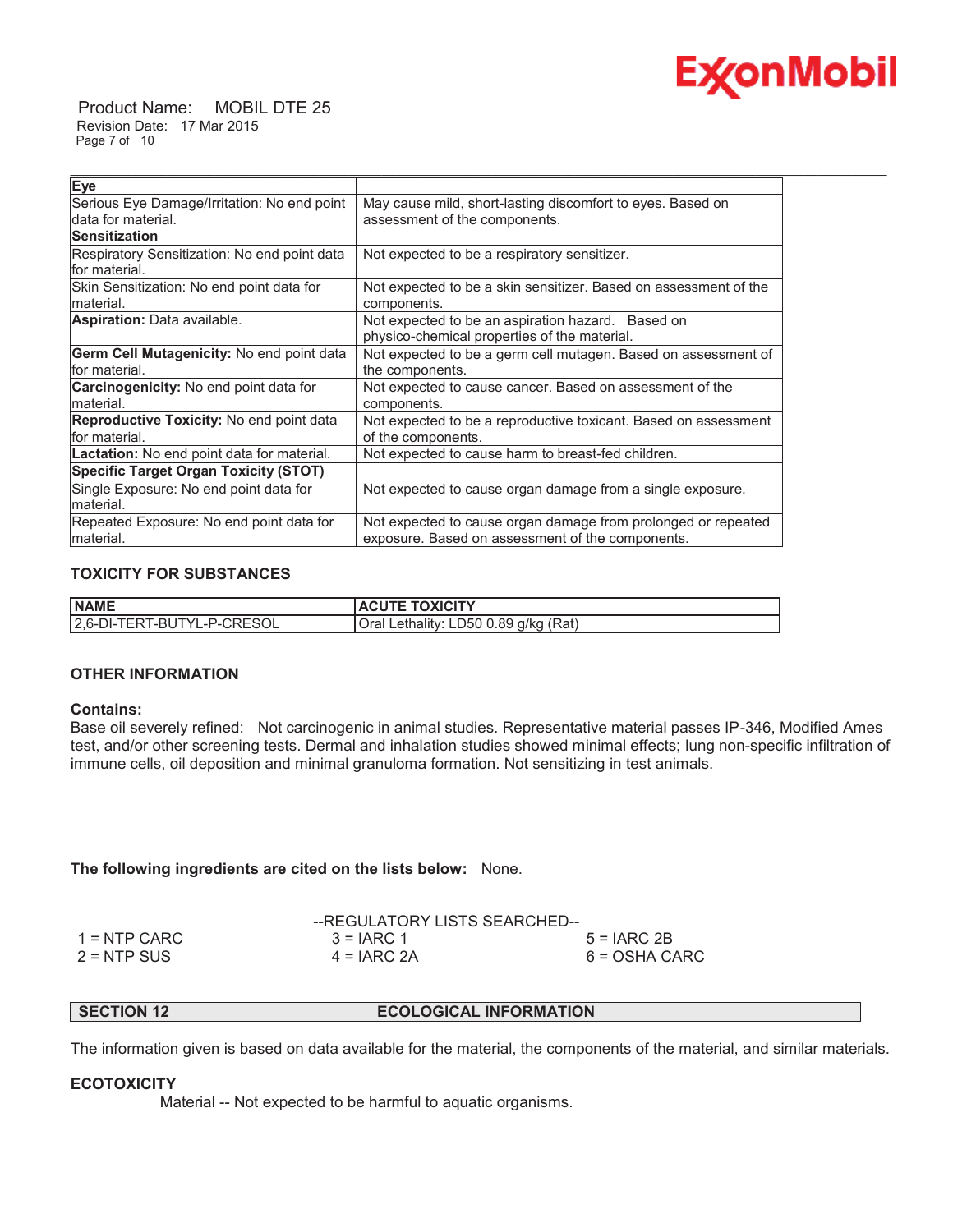

 Product Name: MOBIL DTE 25 Revision Date: 17 Mar 2015 Page 8 of 10

#### **MOBILITY**

 Base oil component -- Low solubility and floats and is expected to migrate from water to the land. Expected to partition to sediment and wastewater solids.

\_\_\_\_\_\_\_\_\_\_\_\_\_\_\_\_\_\_\_\_\_\_\_\_\_\_\_\_\_\_\_\_\_\_\_\_\_\_\_\_\_\_\_\_\_\_\_\_\_\_\_\_\_\_\_\_\_\_\_\_\_\_\_\_\_\_\_\_\_\_\_\_\_\_\_\_\_\_\_\_\_\_\_\_\_\_\_\_\_\_\_\_\_\_\_\_\_\_\_\_\_\_\_\_\_\_\_\_\_\_\_\_\_\_\_\_\_\_

# **PERSISTENCE AND DEGRADABILITY**

**Biodegradation:**

Base oil component -- Expected to be inherently biodegradable

#### **BIOACCUMULATION POTENTIAL**

 Base oil component -- Has the potential to bioaccumulate, however metabolism or physical properties may reduce the bioconcentration or limit bioavailability.

### **OTHER ECOLOGICAL INFORMATION**

**VOC:** 0 G/L [ASTM E1868-10]

# **SECTION 13 DISPOSAL CONSIDERATIONS**

Disposal recommendations based on material as supplied. Disposal must be in accordance with current applicable laws and regulations, and material characteristics at time of disposal.

#### **DISPOSAL RECOMMENDATIONS**

 Product is suitable for burning in an enclosed controlled burner for fuel value or disposal by supervised incineration at very high temperatures to prevent formation of undesirable combustion products. Protect the environment. Dispose of used oil at designated sites. Minimize skin contact. Do not mix used oils with solvents, brake fluids or coolants.

# **REGULATORY DISPOSAL INFORMATION**

 RCRA Information: The unused product, in our opinion, is not specifically listed by the EPA as a hazardous waste (40 CFR, Part 261D), nor is it formulated to contain materials which are listed as hazardous wastes. It does not exhibit the hazardous characteristics of ignitability, corrositivity or reactivity and is not formulated with contaminants as determined by the Toxicity Characteristic Leaching Procedure (TCLP). However, used product may be regulated.

**Empty Container Warning** Empty Container Warning (where applicable): Empty containers may contain residue and can be dangerous. Do not attempt to refill or clean containers without proper instructions. Empty drums should be completely drained and safely stored until appropriately reconditioned or disposed. Empty containers should be taken for recycling, recovery, or disposal through suitably qualified or licensed contractor and in accordance with governmental regulations. DO NOT PRESSURISE, CUT, WELD, BRAZE, SOLDER, DRILL, GRIND, OR EXPOSE SUCH CONTAINERS TO HEAT, FLAME, SPARKS, STATIC ELECTRICITY, OR OTHER SOURCES OF IGNITION. THEY MAY EXPLODE AND CAUSE INJURY OR DEATH.

### **SECTION 14 TRANSPORT INFORMATION**

**LAND (DOT):** Not Regulated for Land Transport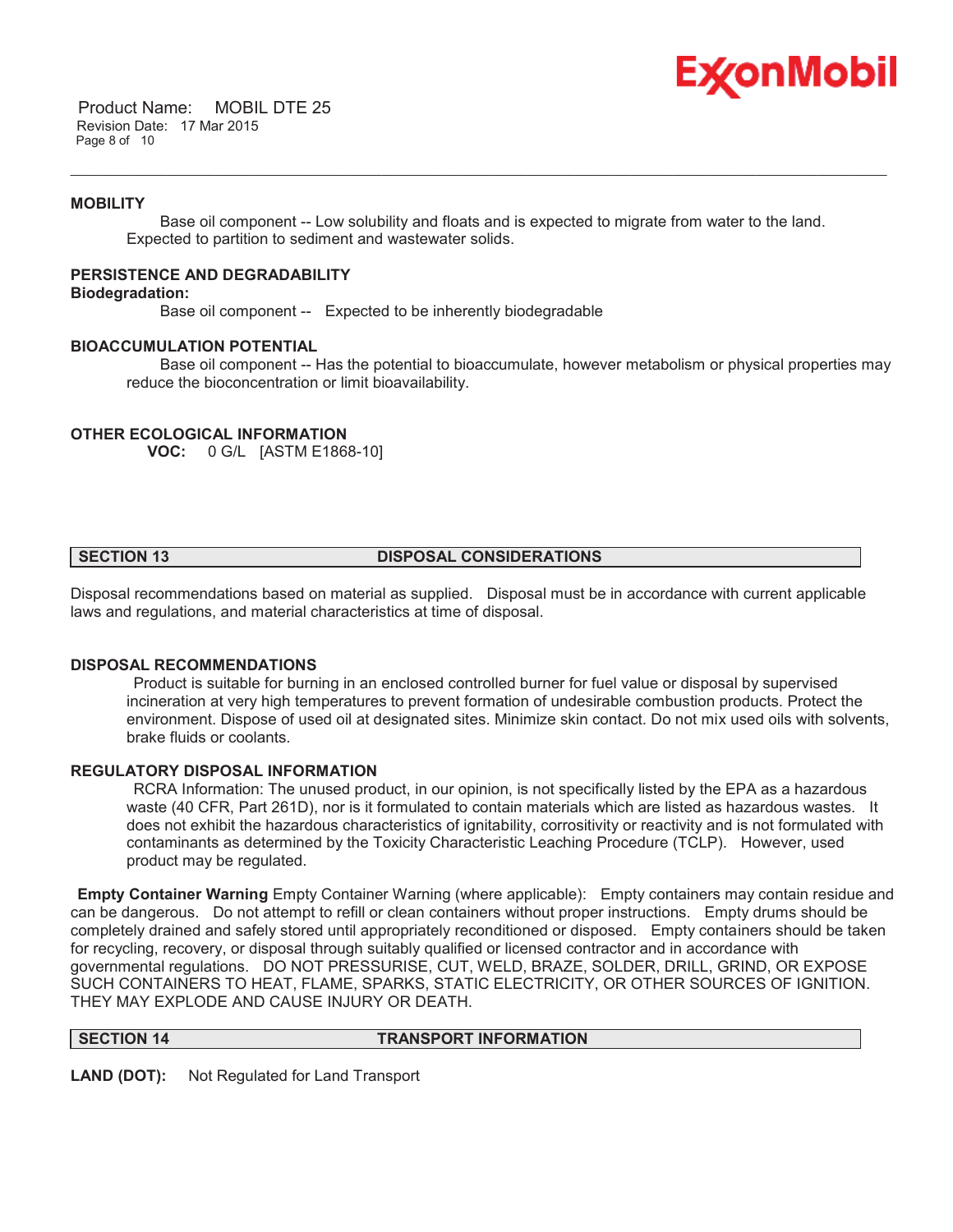

 Product Name: MOBIL DTE 25 Revision Date: 17 Mar 2015 Page 9 of 10

**LAND (TDG):** Not Regulated for Land Transport

**SEA (IMDG):** Not Regulated for Sea Transport according to IMDG-Code

**Marine Pollutant:** No

**AIR (IATA):** Not Regulated for Air Transport

# **SECTION 15 REGULATORY INFORMATION**

\_\_\_\_\_\_\_\_\_\_\_\_\_\_\_\_\_\_\_\_\_\_\_\_\_\_\_\_\_\_\_\_\_\_\_\_\_\_\_\_\_\_\_\_\_\_\_\_\_\_\_\_\_\_\_\_\_\_\_\_\_\_\_\_\_\_\_\_\_\_\_\_\_\_\_\_\_\_\_\_\_\_\_\_\_\_\_\_\_\_\_\_\_\_\_\_\_\_\_\_\_\_\_\_\_\_\_\_\_\_\_\_\_\_\_\_\_\_

**OSHA HAZARD COMMUNICATION STANDARD:** This material is not considered hazardous in accordance with OSHA HazCom 2012, 29 CFR 1910.1200.

**Listed or exempt from listing/notification on the following chemical inventories:** AICS, DSL, ENCS, IECSC, KECI, PICCS, TSCA

**EPCRA SECTION 302:** This material contains no extremely hazardous substances.

# **SARA (311/312) REPORTABLE HAZARD CATEGORIES:** None.

**SARA (313) TOXIC RELEASE INVENTORY:** This material contains no chemicals subject to the supplier notification requirements of the SARA 313 Toxic Release Program.

# **The following ingredients are cited on the lists below:**

| <b>Chemical Name</b>             | <b>CAS Number</b> | <b>Citations</b><br>List |
|----------------------------------|-------------------|--------------------------|
| <b>ZINC</b><br>: DITHIOPHOSPHATE | 68649-42-3        | 19<br>15.                |

DEGULATODY LIGTS SEADOUED

|               | --REGULATORY LISTS SEARCHED-- |                     |               |  |  |
|---------------|-------------------------------|---------------------|---------------|--|--|
| 1 = ACGIH ALL | $6 = TSCA 5a2$                | $11 = CA$ P65 REPRO | $16 = MN$ RTK |  |  |
| 2 = ACGIH A1  | $7 = TSCA5e$                  | $12$ = CA RTK       | $17 = NJ RTK$ |  |  |
| 3 = ACGIH A2  | $8 = TSCA6$                   | $13 = IL$ RTK       | $18 = PA RTK$ |  |  |
| 4 = OSHA Z    | $9 = TSCA 12b$                | $14 = LA RTK$       | $19 = RIRTK$  |  |  |
| 5 = TSCA 4    | $10 = CA$ P65 CARC            | $15 = M1 293$       |               |  |  |
|               |                               |                     |               |  |  |

Code key: CARC=Carcinogen; REPRO=Reproductive

### **SECTION 16 OTHER INFORMATION**

N/D = Not determined, N/A = Not applicable